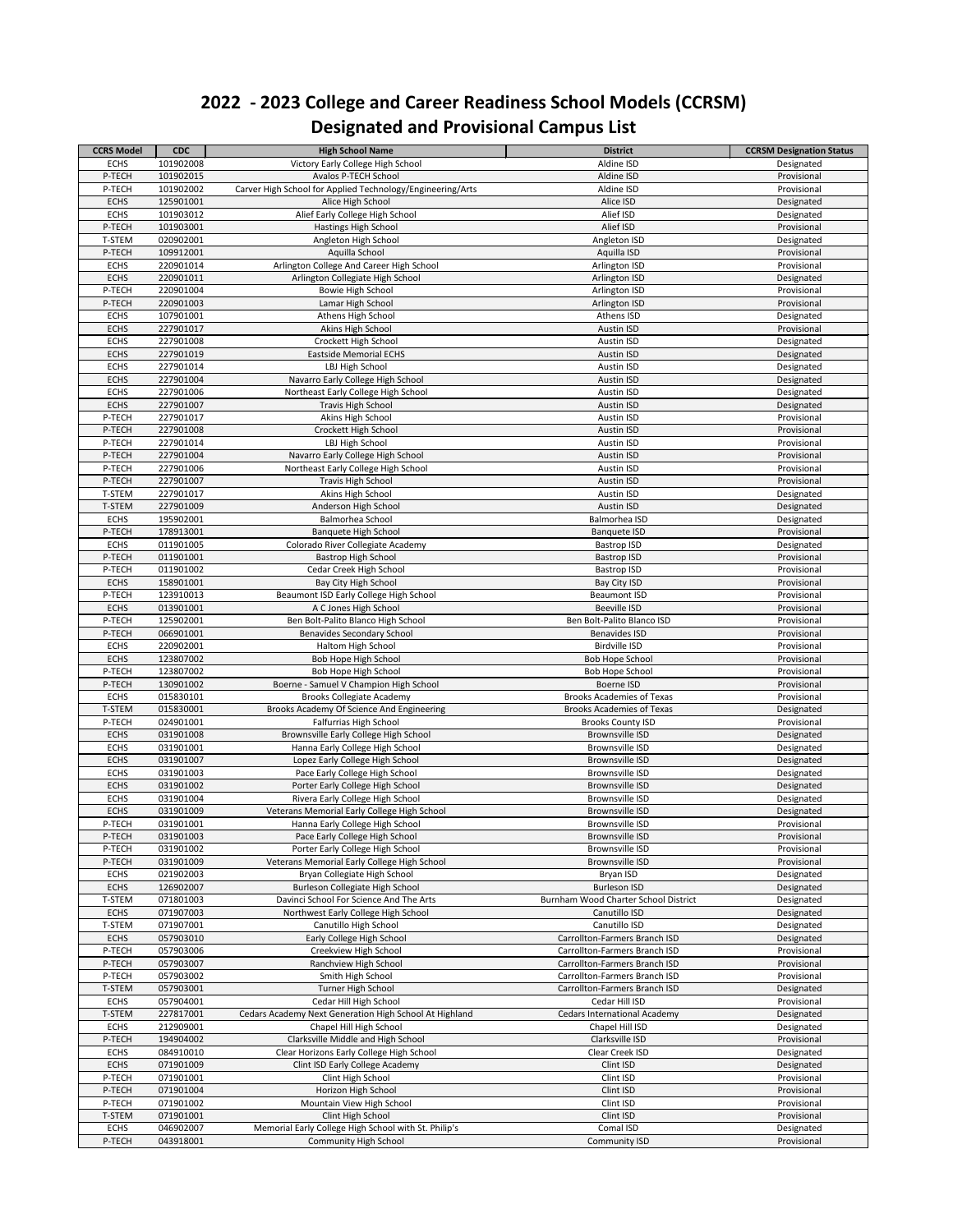| <b>CCRS Model</b>     | <b>CDC</b>             | <b>High School Name</b>                                   | <b>District</b>                         | <b>CCRSM Designation Status</b> |
|-----------------------|------------------------|-----------------------------------------------------------|-----------------------------------------|---------------------------------|
| P-TECH                | 161921001              | <b>Connally High School</b>                               | <b>Connally ISD</b>                     | Provisional                     |
| <b>ECHS</b>           | 178904008              | Collegiate High School                                    | Corpus Christi ISD                      | Designated                      |
| <b>ECHS</b>           | 178904014              | Harold T. Branch Academy for Career & Technical Education | Corpus Christi ISD                      | Designated                      |
| P-TECH                | 178904004              | Moody High School                                         | Corpus Christi ISD                      | Provisional                     |
| T-STEM                | 178904004              | Moody High School                                         | Corpus Christi ISD                      | Designated                      |
| P-TECH                | 095902001              | <b>Cotton Center School</b>                               | <b>Cotton Center ISD</b>                | Provisional                     |
| <b>ECHS</b>           | 220912001              | Crowley High School                                       | Crowley ISD                             | Designated                      |
| P-TECH                | 220912001              | Crowley High School                                       | Crowley ISD                             | Provisional                     |
| P-TECH                | 055901001              | Van Horn School                                           | <b>Culberson County-Allamoore ISD</b>   | Provisional                     |
| P-TECH                | 112905001              | <b>Cumby High School</b>                                  | Cumby ISD                               | Provisional                     |
| <b>ECHS</b>           | 057905090              | Dr. Wright L. Lassiter Jr. Early College High School      | Dallas ISD                              | Designated                      |
| <b>ECHS</b>           | 057905017              | H Grady Spruce High School                                | Dallas ISD                              | Designated                      |
| <b>ECHS</b>           | 057905085              | Kathlyn Joy Gilliam Collegiate Academy                    | Dallas ISD                              | Designated                      |
| <b>ECHS</b>           | 057905387              | North Lake Collegiate Academy                             | Dallas ISD                              | Provisional                     |
| <b>ECHS</b>           | 057905025              | Skyline High School                                       | Dallas ISD                              | Provisional                     |
| <b>ECHS</b>           | 057905088              | Trinidad Garza Early College at MT View                   | Dallas ISD                              | Designated                      |
| <b>ECHS</b>           | 057905014              | W.W. Samuell High School                                  | Dallas ISD                              | Designated                      |
| P-TECH                | 057905001              | Bryan Adams High School                                   | Dallas ISD                              | Provisional                     |
| P-TECH                | 057905023              | David W. Carter High School                               | Dallas ISD                              | Provisional                     |
| P-TECH                | 057905028              | <b>Emmett J Conrad High School</b>                        | Dallas ISD                              | Provisional                     |
| P-TECH                | 057905013              | Franklin D Roosevelt High School                          | Dallas ISD                              | Provisional                     |
| P-TECH                | 057905006              | Hillcrest High School                                     | Dallas ISD                              | Provisional                     |
| P-TECH                | 057905032              | James Madison High School                                 | Dallas ISD                              | Provisional                     |
| P-TECH                | 057905008              | Justin F Kimball High School                              | Dallas ISD                              | Provisional                     |
| P-TECH                | 057905012              | L.G Pinkston High School                                  | Dallas ISD                              | Provisional                     |
| P-TECH                | 057905009              | Lincoln Humanities/Communications Magnet High Sch         | Dallas ISD                              | Provisional                     |
| P-TECH                | 057905005              | Moises E Molina High School                               | Dallas ISD                              | Provisional                     |
| P-TECH                | 057905024              | North Dallas High School                                  | Dallas ISD                              | Provisional                     |
| P-TECH                | 057905015              | Seagoville High School                                    | Dallas ISD                              | Provisional                     |
| P-TECH                | 057905016              | South Oak Cliff High School                               | Dallas ISD                              | Provisional                     |
| P-TECH                | 057905018              | Sunset High School                                        | Dallas ISD                              | Provisional                     |
| P-TECH                | 057905007              | Thomas Jefferson High School                              | Dallas ISD                              | Provisional                     |
| P-TECH                | 057905002              | W H Adamson High School                                   | Dallas ISD                              | Provisional                     |
| P-TECH                | 057905021              | W T White High School                                     | Dallas ISD                              | Provisional                     |
| P-TECH                | 057905380              | Wilmer-Hutchins High School                               | Dallas ISD                              | Provisional                     |
| <b>ECHS</b>           | 227910001              | Del Valle High School                                     | Del Valle ISD                           | Designated                      |
| P-TECH                | 227910001<br>057906001 | Del Valle High School<br>Desoto H S & ISTEAM3D            | Del Valle ISD                           | Provisional                     |
| <b>ECHS</b><br>T-STEM | 057906001              | Desoto H S & ISTEAM3D                                     | DeSoto ISD<br>DeSoto ISD                | Designated                      |
| <b>ECHS</b>           | 082902001              | Dilley High School                                        | Dilley ISD                              | Designated<br>Designated        |
| <b>ECHS</b>           | 108902009              | Donna Early College High School                           | Donna ISD                               | Provisional                     |
| T-STEM                | 108902001              | Donna High School                                         | Donna ISD                               | Designated                      |
| T-STEM                | 108902007              | Donna North High School                                   | Donna ISD                               | Designated                      |
| <b>ECHS</b>           | 057907001              | Duncanville High School                                   | Duncanville ISD                         | Provisional                     |
| P-TECH                | 057907001              | Duncanville High School                                   | Duncanville ISD                         | Provisional                     |
| T-STEM                | 057907001              | Duncanville High School                                   | Duncanville ISD                         | Provisional                     |
| <b>ECHS</b>           | 068901015              | ECISD Falcon Early College High School                    | <b>Ector County ISD</b>                 | Designated                      |
| P-TECH                | 068901014              | Odessa Career and Technical Early College High School     | <b>Ector County ISD</b>                 | Provisional                     |
| <b>ECHS</b>           | 108903001              | Edcouch-Elsa High School                                  | Edcouch-Elsa ISD                        | Designated                      |
| <b>ECHS</b>           | 015905002              | John F. Kennedy High School                               | Edgewood ISD                            | Designated                      |
| <b>ECHS</b>           | 015905003              | <b>Memorial High School</b>                               | Edgewood ISD                            | Designated                      |
| P-TECH                | 015905002              | John F. Kennedy High School                               | Edgewood ISD                            | Provisional                     |
| P-TECH                | 015905003              | Memorial High School                                      | Edgewood ISD                            | Provisional                     |
| <b>ECHS</b>           | 108904002              | Economedes High School                                    | <b>Edinburg CISD</b>                    | Designated                      |
| <b>ECHS</b>           | 108904001              | <b>Edinburg High School</b>                               | <b>Edinburg CISD</b>                    | Designated                      |
| <b>ECHS</b>           | 108904003              | Edinburg North High School                                | <b>Edinburg CISD</b>                    | Designated                      |
| <b>ECHS</b>           | 108904006              | Robert R Vela High School                                 | <b>Edinburg CISD</b>                    | Designated                      |
| <b>ECHS</b>           | 071902004              | <b>Burges High School</b>                                 | El Paso ISD                             | Designated                      |
| <b>ECHS</b>           | 071902015              | Transmountain Early College High School                   | El Paso ISD                             | Designated                      |
| P-TECH                | 071902001              | Andress High School                                       | El Paso ISD                             | Provisional                     |
| P-TECH<br>P-TECH      | 071902002<br>071902003 | Austin High School<br>Bowie High School                   | El Paso ISD<br>El Paso ISD              | Provisional<br>Provisional      |
| P-TECH                | 071902012              | Chapin High School                                        | El Paso ISD                             | Provisional                     |
| P-TECH                | 071902005              | Coronado High School                                      | El Paso ISD                             | Provisional                     |
| P-TECH                | 071902006              | El Paso High School                                       | El Paso ISD                             | Provisional                     |
| P-TECH                | 071902010              | Franklin High School                                      | El Paso ISD                             | Provisional                     |
| P-TECH                | 071902008              | Irvin High School                                         | El Paso ISD                             | Provisional                     |
| P-TECH                | 071902009              | Jefferson High School                                     | El Paso ISD                             | Provisional                     |
| T-STEM                | 071902010              | Franklin High School                                      | El Paso ISD                             | Designated                      |
| <b>ECHS</b>           | 011902001              | Elgin High School                                         | Elgin ISD                               | Designated                      |
| P-TECH                | 011902001              | Elgin High School                                         | Elgin ISD                               | Provisional                     |
| <b>ECHS</b>           | 220904001              | Everman High School                                       | Everman ISD                             | Designated                      |
| P-TECH                | 220904001              | Everman High School                                       | Everman ISD                             | Provisional                     |
| <b>ECHS</b>           | 057834003              | <b>Evolution Academy Beaumont</b>                         | <b>Evolution Academy Charter School</b> | Provisional                     |
| P-TECH                | 057834001              | <b>Evolution Academy Charter School</b>                   | <b>Evolution Academy Charter School</b> | Provisional                     |
| P-TECH                | 057834004              | <b>Evolution Academy Houston</b>                          | <b>Evolution Academy Charter School</b> | Provisional                     |
| <b>ECHS</b>           | 071903001              | Fabens High School                                        | Fabens ISD                              | Designated                      |
| P-TECH                | 071903001              | Fabens High School                                        | Fabens ISD                              | Provisional                     |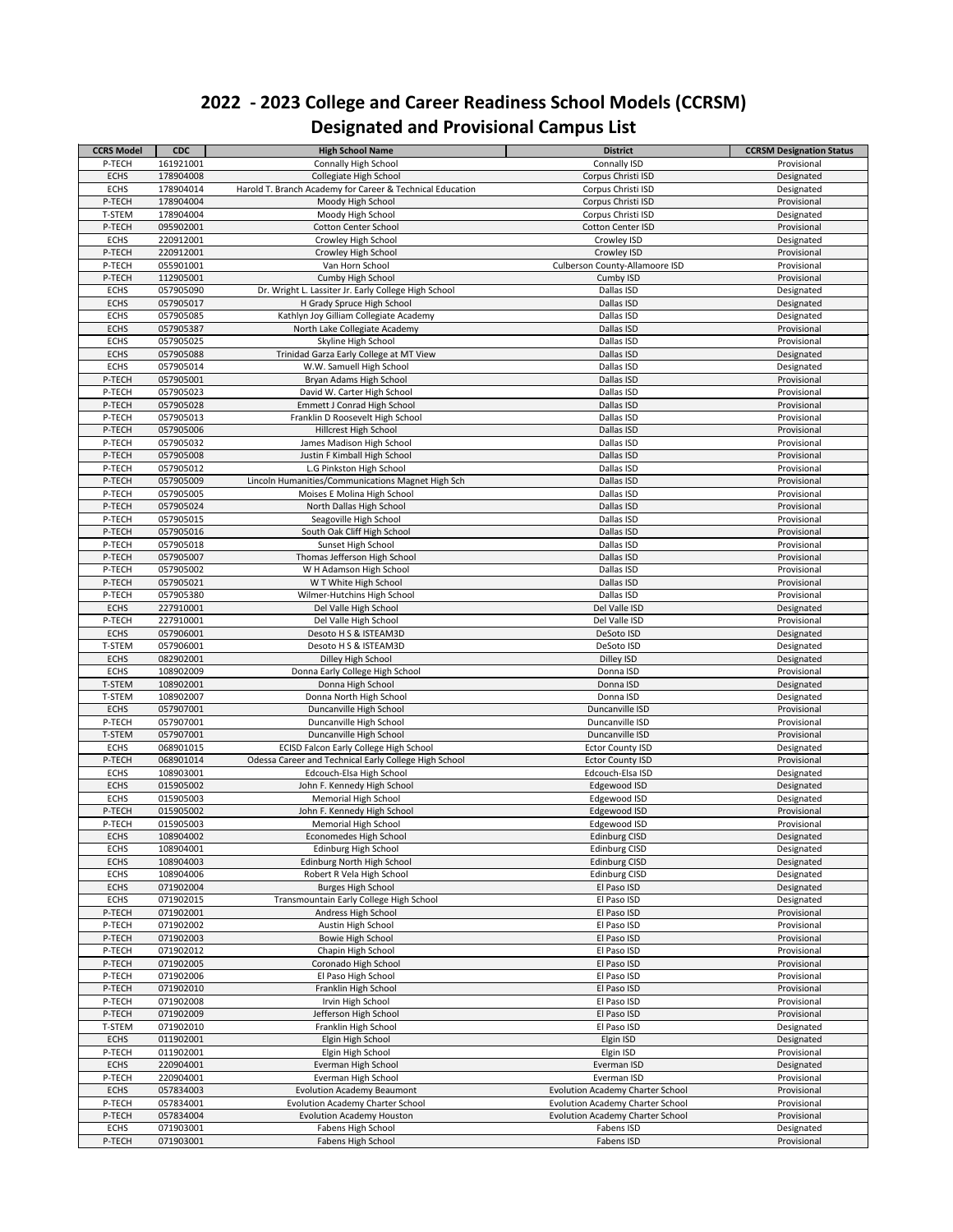| <b>CCRS Model</b>          | <b>CDC</b>             | <b>High School Name</b>                                             | <b>District</b>                       | <b>CCRSM Designation Status</b> |
|----------------------------|------------------------|---------------------------------------------------------------------|---------------------------------------|---------------------------------|
| T-STEM                     | 071903001              | Fabens High School                                                  | Fabens ISD                            | Designated                      |
| P-TECH                     | 070905002              | Ferris High School                                                  | Ferris ISD                            | Provisional                     |
| P-TECH                     | 178914001              | Flour Bluff High School                                             | Flour Bluff ISD                       | Provisional                     |
| P-TECH                     | 077901001              | Floydada High School                                                | Floydada ISD                          | Provisional                     |
| <b>ECHS</b>                | 079907012              | Thurgood Marshall High School                                       | Fort Bend ISD                         | Provisional                     |
| P-TECH                     | 079907008              | Hightower High School                                               | Fort Bend ISD                         | Provisional                     |
| P-TECH                     | 079907002              | Willowridge High School                                             | Fort Bend ISD                         | Provisional                     |
| <b>ECHS</b>                | 220905085              | Marine Creek Collegiate High School                                 | Fort Worth ISD                        | Designated                      |
| <b>ECHS</b>                | 220905016              | O.D. Wyatt High School                                              | Fort Worth ISD                        | Provisional                     |
| <b>ECHS</b>                | 220905014              | Southwest High School                                               | Fort Worth ISD                        | Provisional                     |
| <b>ECHS</b>                | 220905082              | <b>Texas Academy Of Biomedical</b>                                  | Fort Worth ISD                        | Designated                      |
| P-TECH                     | 220905001              | Carter-Riverside High School                                        | Fort Worth ISD                        | Provisional                     |
| P-TECH                     | 220905004              | Diamond Hill-Jarvis High School                                     | Fort Worth ISD                        | Provisional                     |
| P-TECH                     | 220905005              | Dunbar High School                                                  | Fort Worth ISD                        | Provisional                     |
| P-TECH                     | 220905006              | Eastern Hills High School                                           | Fort Worth ISD                        | Provisional                     |
| P-TECH                     | 220905008              | North Side High School                                              | Fort Worth ISD                        | Provisional                     |
| P-TECH                     | 220905009              | Polytechnic High School                                             | Fort Worth ISD                        | Provisional                     |
| P-TECH                     | 220905003              | South Hills High School                                             | Fort Worth ISD                        | Provisional                     |
| P-TECH                     | 220905021              | <b>Success High School</b>                                          | Fort Worth ISD                        | Provisional                     |
| P-TECH                     | 220905086              | Tarrant Co College South/Fort Worth Collegiate High School          | Fort Worth ISD<br>Fort Worth ISD      | Provisional                     |
| T-STEM                     | 220905087              | IM Terrell Academy for STEM and VPA                                 |                                       | Provisional                     |
| T-STEM                     | 220905083              | Young Men's Leadership Academy                                      | Fort Worth ISD                        | Provisional                     |
| <b>ECHS</b>                | 066903002              | Freer High School                                                   | Freer ISD                             | Designated                      |
| P-TECH                     | 234909001              | Fruitvale High School                                               | Fruitvale ISD<br>Fruitvale ISD        | Provisional                     |
| T-STEM<br><b>ECHS</b>      | 234909001<br>101910030 | Fruitvale High School<br>Galena Park ISD Career & Technical ECHS    |                                       | Designated                      |
|                            |                        |                                                                     | Galena Park ISD                       | Designated                      |
| T-STEM<br><b>ECHS</b>      | 084902001<br>057909002 | <b>Ball High School</b>                                             | Galveston ISD<br>Garland ISD          | Designated<br>Provisional       |
|                            |                        | <b>Garland High School</b>                                          |                                       |                                 |
| <b>ECHS</b><br><b>ECHS</b> | 057909004<br>057909009 | N Garland High School<br>Rowlett High School                        | Garland ISD<br>Garland ISD            | Provisional<br>Provisional      |
| <b>ECHS</b>                | 057909003              | S Garland High School                                               | Garland ISD                           | Provisional                     |
| <b>ECHS</b>                | 057909010              | Sachse High School                                                  | Garland ISD                           | Provisional                     |
| P-TECH                     | 057909005              | Lakeview Centennial High School                                     | Garland ISD                           | Provisional                     |
| P-TECH                     | 057909004              | N Garland High School                                               | Garland ISD                           | Provisional                     |
| P-TECH                     | 057909008              | Naaman Forest High School                                           | Garland ISD                           | Provisional                     |
| P-TECH                     | 057909009              | Rowlett High School                                                 | Garland ISD                           | Provisional                     |
| P-TECH                     | 057909003              | S Garland High School                                               | Garland ISD                           | Provisional                     |
| P-TECH                     | 057909010              | Sachse High School                                                  | Garland ISD                           | Provisional                     |
| P-TECH                     | 184911101              | Garner ISD                                                          | Garner ISD                            | Provisional                     |
| P-TECH                     | 015802001              | George Gervin Academy                                               | George Gervin Academy                 | Provisional                     |
| P-TECH                     | 149901001              | George West High School                                             | George West ISD                       | Provisional                     |
| <b>ECHS</b>                | 101911016              | <b>IMPACT Early College High School</b>                             | Goose Creek CISD                      | Designated                      |
| P-TECH                     | 101911003              | <b>Sterling High School</b>                                         | Goose Creek CISD                      | Provisional                     |
| P-TECH                     | 101911017              | <b>Stuart Career Tech High School</b>                               | Goose Creek CISD                      | Provisional                     |
| T-STEM                     | 101911002              | Lee High School                                                     | Goose Creek CISD                      | Designated                      |
| <b>ECHS</b>                | 057910002              | <b>Grand Prairie High School</b>                                    | <b>Grand Prairie ISD</b>              | Designated                      |
| <b>ECHS</b>                | 057910003              | South Grand Prairie High School                                     | <b>Grand Prairie ISD</b>              | Designated                      |
| P-TECH                     | 057910003              | South Grand Prairie High School                                     | <b>Grand Prairie ISD</b>              | Provisional                     |
| T-STEM                     | 057910011              | Grand Prairie Collegiate Institute                                  | <b>Grand Prairie ISD</b>              | Designated                      |
| T-STEM                     | 057910053              | Y.W.L.A At Bill Arnold                                              | <b>Grand Prairie ISD</b>              | Designated                      |
| <b>ECHS</b>                | 220906008              | Grapevine-Colleyville Collegiate Academy at TCC NE                  | Grapevine-Colleyville ISD             | Designated                      |
| P-TECH                     | 116905002              | Greenville High School                                              | Greenville ISD                        | Provisional                     |
| P-TECH                     | 205902001              | Gregory-Portland High School                                        | Gregory-Portland ISD                  | Provisional                     |
| P-TECH                     | 127903001              | Hamlin Collegiate High School                                       | Hamlin ISD                            | Provisional                     |
| <b>ECHS</b>                | 015904011              | Harlandale ISD STEM Early College High School-Alamo Colleges At PAC | Harlandale ISD                        | Designated                      |
| T-STEM                     | 101858004              | Harmony School Of Advancement - Houston                             | Harmony School of Excellence          | Designated                      |
| T-STEM                     | 101858005              | Harmony School Of Discovery - Houston                               | Harmony School of Excellence          | Designated                      |
| T-STEM                     | 101862005              | Harmony School Of Innovation - Katy                                 | Harmony School of Science - Houston   | Designated                      |
| T-STEM                     | 101862002              | Harmony School Of Innovation - Sugar Land                           | Harmony School of Science - Houston   | Designated                      |
| T-STEM                     | 101862004              | Harmony Science Academy- Beaumont                                   | Harmony School of Science - Houston   | Designated                      |
| T-STEM                     | 101846003              | Harmony School Of Ingenuity - Houston                               | Harmony Science Academy               | Designated                      |
| T-STEM                     | 101846001              | Harmony Science Academy- Houston                                    | <b>Harmony Science Academy</b>        | Designated                      |
| <b>ECHS</b>                | 227816002              | Harmony Science Academy- Pflugerville                               | Harmony Science Academy - Austin      | Provisional                     |
| T-STEM                     | 227816004              | Harmony School of Endeavor - Austin                                 | Harmony Science Academy - Austin      | Designated                      |
| T-STEM                     | 227816101              | Harmony School Of Excellence - Austin                               | Harmony Science Academy - Austin      | Designated                      |
| T-STEM                     | 227816002              | Harmony Science Academy- Pflugerville                               | Harmony Science Academy - Austin      | Designated                      |
| T-STEM                     | 071806002              | Harmony School Of Innovation - El Paso                              | Harmony Science Academy - El Paso     | Designated                      |
| T-STEM                     | 071806001              | Harmony Science Academy - El Paso                                   | Harmony Science Academy - El Paso     | Designated                      |
| <b>ECHS</b>                | 015828008              | Harmony School Of Excellence - Laredo                               | Harmony Science Academy - San Antonio | Provisional                     |
| <b>ECHS</b>                | 015828007              | Harmony School Of Innovation - Brownsville                          | Harmony Science Academy - San Antonio | Provisional                     |
| T-STEM                     | 015828008              | Harmony School Of Excellence - Laredo                               | Harmony Science Academy - San Antonio | Designated                      |
| T-STEM                     | 015828007              | Harmony School Of Innovation - Brownsville                          | Harmony Science Academy - San Antonio | Designated                      |
| T-STEM                     | 015828001              | Harmony Science Academy - San Antonio                               | Harmony Science Academy - San Antonio | Designated                      |
| T-STEM                     | 161807010              | Harmony School of Excellence - Dallas                               | Harmony Science Academy - Waco        | Designated                      |
| T-STEM                     | 161807005              | Harmony School of Innovation - Dallas                               | Harmony Science Academy - Waco        | Designated                      |
| T-STEM                     | 161807011              | Harmony School Of Innovation - Fort Worth                           | Harmony Science Academy - Waco        | Designated                      |
| T-STEM                     | 161807014              | Harmony School Of Innovation - Waco                                 | Harmony Science Academy - Waco        | Designated                      |
| T-STEM                     | 161807006              | Harmony School of Innovation Garland                                | Harmony Science Academy - Waco        | Designated                      |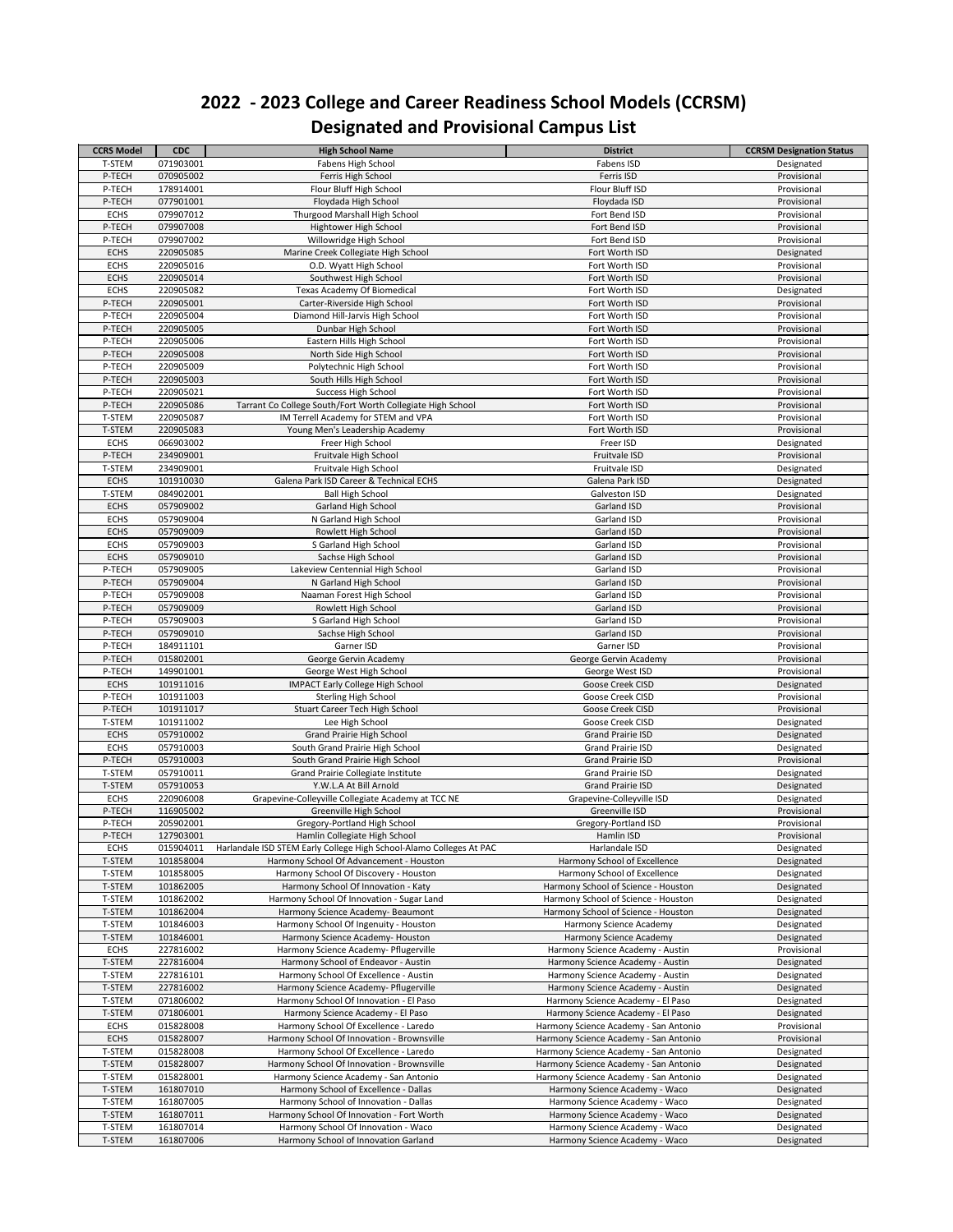| <b>CCRS Model</b>          | <b>CDC</b>             | <b>High School Name</b>                                                               | <b>District</b>                          | <b>CCRSM Designation Status</b> |
|----------------------------|------------------------|---------------------------------------------------------------------------------------|------------------------------------------|---------------------------------|
| T-STEM                     | 161807013              | Harmony Science Academy - Carrollton                                                  | Harmony Science Academy - Waco           | Designated                      |
| T-STEM                     | 161807003              | Harmony Science Academy - Dallas                                                      | Harmony Science Academy - Waco           | Designated                      |
| T-STEM                     | 161807009              | Harmony Science Academy - Euless                                                      | Harmony Science Academy - Waco           | Designated                      |
| <b>ECHS</b>                | 225907001              | Harts Bluff Early College High School                                                 | Harts Bluff ISD                          | Provisional                     |
| <b>ECHS</b>                | 108905001              | Hidalgo Early College High School                                                     | Hidalgo ISD                              | Designated                      |
| <b>ECHS</b>                | 084903001              | High Island School                                                                    | High Island ISD                          | Provisional                     |
| P-TECH                     | 005902001              | Holliday High School                                                                  | <b>Holliday ISD</b>                      | Provisional                     |
| <b>ECHS</b>                | 101912323              | Challenge Early College High School                                                   | Houston ISD                              | Designated                      |
| <b>ECHS</b>                | 101912345              | East Early College High School                                                        | Houston ISD                              | Designated                      |
| <b>ECHS</b>                | 101912348              | Houston Academy For International Studies                                             | <b>Houston ISD</b>                       | Designated                      |
| <b>ECHS</b>                | 101912308              | North Houston Early College High School                                               | Houston ISD                              | Designated                      |
| <b>ECHS</b><br><b>ECHS</b> | 101912486<br>101912014 | South Early College High School                                                       | Houston ISD<br>Houston ISD               | Designated<br>Provisional       |
|                            |                        | <b>Sterling High School</b>                                                           |                                          |                                 |
| <b>ECHS</b><br>P-TECH      | 101912019              | Worthing High School<br>Jones Future Academy                                          | Houston ISD                              | Provisional                     |
| P-TECH                     | 101912006<br>101912018 | Wheatley High School                                                                  | Houston ISD<br><b>Houston ISD</b>        | Provisional<br>Provisional      |
| <b>ECHS</b>                | 101913005              | Quest Early College High School                                                       | Humble ISD                               | Designated                      |
| T-STEM                     | 101913001              | Humble High School                                                                    | Humble ISD                               | Designated                      |
| T-STEM                     | 108807007              | <b>IDEA College Preparatory Alamo</b>                                                 | <b>IDEA Public Schools</b>               | Designated                      |
| T-STEM                     | 108807004              |                                                                                       | <b>IDEA Public Schools</b>               |                                 |
| T-STEM                     | 108807005              | <b>IDEA College Preparatory Mission</b><br><b>IDEA College Preparatory San Benito</b> | <b>IDEA Public Schools</b>               | Designated<br>Designated        |
| T-STEM                     | 108807006              | IDEA College Preparatory San Juan                                                     | <b>IDEA Public Schools</b>               | Designated                      |
| T-STEM                     | 108807009              | <b>IDEA Edinburg College Preparatory</b>                                              | <b>IDEA Public Schools</b>               | Provisional                     |
|                            |                        |                                                                                       |                                          |                                 |
| T-STEM<br>P-TECH           | 108807014<br>133904001 | <b>IDEA Riverview College Preparatory</b><br>Ingram Tom Moore High School             | <b>IDEA Public Schools</b><br>Ingram ISD | Provisional<br>Provisional      |
|                            |                        |                                                                                       |                                          |                                 |
| P-TECH                     | 186903001              | Iraan High School                                                                     | Iraan-Sheffield ISD                      | Provisional                     |
| <b>ECHS</b>                | 057912006              | Jack E Singley Academy                                                                | Irving ISD                               | Provisional                     |
| P-TECH                     | 057912012              | South Irving Collegiate Academy                                                       | Irving ISD                               | Provisional                     |
| T-STEM                     | 057912006              | Jack E Singley Academy                                                                | Irving ISD                               | Designated                      |
| <b>ECHS</b>                | 015916009              | Judson Early College Academy                                                          | Judson ISD                               | Designated                      |
| T-STEM                     | 015916008              | Karen Wagner High School                                                              | Judson ISD                               | Designated                      |
| <b>ECHS</b>                | 248901001              | Kermit High School                                                                    | Kermit ISD                               | Designated                      |
| <b>ECHS</b>                | 014906013              | Killeen ISD Early College High School                                                 | Killeen ISD                              | Designated                      |
| <b>ECHS</b>                | 137901001              | H.M. King High School                                                                 | Kingsville ISD                           | Designated                      |
| <b>ECHS</b>                | 101915036              | Vistas Early College High School                                                      | Klein ISD                                | Provisional                     |
| <b>ECHS</b>                | 108912008              | Jimmy Carter Early College High School                                                | La Joya ISD                              | Designated                      |
| <b>ECHS</b>                | 108912001              | La Joya High School                                                                   | La Joya ISD                              | Designated                      |
| <b>ECHS</b>                | 108912010              | Thelma Rosa Salinas STEM Early College High School                                    | La Joya ISD                              | Designated                      |
| P-TECH                     | 108912007              | Palmview High School                                                                  | La Joya ISD                              | Provisional                     |
| T-STEM                     | 108912004              | Juarez-Lincoln High School                                                            | La Joya ISD                              | Designated                      |
| T-STEM                     | 108912001              | La Joya High School                                                                   | La Joya ISD                              | Designated                      |
| T-STEM                     | 108912007              | La Joya Palmview High School                                                          | La Joya ISD                              | Designated                      |
| <b>ECHS</b>                | 161906002              | La Vega High School                                                                   | La Vega ISD                              | Designated                      |
| P-TECH                     | 161906002              | La Vega High School                                                                   | La Vega ISD                              | Provisional                     |
| <b>ECHS</b>                | 108914001              | La Villa Early College High School                                                    | La Villa ISD                             | Designated                      |
| P-TECH                     | 108914001              | La Villa Early College High School                                                    | La Villa ISD                             | Provisional                     |
| <b>ECHS</b>                | 057913001              | Lancaster High School                                                                 | Lancaster ISD                            | Designated                      |
| T-STEM                     | 057913001              | Lancaster High School                                                                 | Lancaster ISD                            | Designated                      |
| <b>ECHS</b>                | 240901008              | Hector J. Garcia Early College High School                                            | Laredo ISD                               | Designated                      |
| <b>ECHS</b>                | 240901001              | Martin High School<br>Dr. Leonides G. Cigarroa High School                            | Laredo ISD                               | Designated                      |
| P-TECH                     | 240901003              |                                                                                       | Laredo ISD                               | Provisional                     |
| T-STEM                     | 240901003              | Dr. Leonides G. Cigarroa High School                                                  | Laredo ISD                               | Provisional                     |
| T-STEM                     | 245901001              | Lasara H S                                                                            | Lasara ISD                               | Designated                      |
| <b>ECHS</b>                | 246913001              | Leander High School                                                                   | Leander ISD                              | Provisional                     |
| T-STEM                     | 057846001              | Legacy Preparatory Charter Academy Mesquite West Campus                               | Legacy Preparatory                       | Designated                      |
| T-STEM                     | 057846003              | Legacy Preparatory Charter Academy Plano                                              | Legacy Preparatory                       | Designated                      |
| T-STEM                     | 015806003              | Lee Academy                                                                           | <b>Legacy Traditional Schools Texas</b>  | Designated                      |
| P-TECH                     | 077902001              | Lockney High School                                                                   | Lockney ISD                              | Provisional                     |
| P-TECH                     | 241906001              | Louise High School                                                                    | Louise ISD                               | Provisional                     |
| <b>ECHS</b>                | 152901021              | <b>Estacado High School</b>                                                           | Lubbock ISD                              | Designated                      |
| <b>ECHS</b>                | 003903001              | Lufkin High School                                                                    | Lufkin ISD                               | Provisional                     |
| T-STEM                     | 245902001              | Lyford H S                                                                            | Lyford CISD                              | Designated                      |
| P-TECH                     | 007904001              | Lytle High School                                                                     | Lytle ISD                                | Provisional                     |
| <b>ECHS</b>                | 227907001              | Manor High School                                                                     | Manor ISD                                | Designated                      |
| T-STEM                     | 227907004              | Manor New Technology High                                                             | Manor ISD                                | Designated                      |
| <b>ECHS</b>                | 220908009              | TCCSE Early College High School at Timberview                                         | Mansfield ISD                            | Designated                      |
| <b>ECHS</b>                | 022902001              | Marathon Independent School District                                                  | Marathon ISD                             | Designated                      |
| <b>ECHS</b>                | 108906011              | Achieve Early College High School                                                     | McAllen ISD                              | Designated                      |
| <b>ECHS</b>                | 108907006              | Mercedes Early College Academy                                                        | Mercedes ISD                             | Designated                      |
| T-STEM                     | 108907001              | Mercedes High School                                                                  | Mercedes ISD                             | Designated                      |
| P-TECH                     | 057914006              | Vanguard High School                                                                  | Mesquite ISD                             | Provisional                     |
| <b>ECHS</b>                | 165901006              | Early College High School at Midland College                                          | Midland ISD                              | Designated                      |
| <b>ECHS</b>                | 108908004              | Mission Collegiate High School                                                        | <b>Mission CISD</b>                      | Designated                      |
| <b>ECHS</b>                | 108908001              | Mission High School                                                                   | <b>Mission CISD</b>                      | Designated                      |
| <b>ECHS</b>                | 108908002              | <b>Veterans Memorial High School</b>                                                  | <b>Mission CISD</b>                      | Provisional                     |
| T-STEM                     | 108908001              | Mission High School                                                                   | <b>Mission CISD</b>                      | Designated                      |
| <b>ECHS</b>                | 108915001              | Monte Alto High School                                                                | Monte Alto ISD                           | Designated                      |
| P-TECH                     | 161910001              | Moody High School                                                                     | Moody ISD                                | Provisional                     |
|                            |                        |                                                                                       |                                          |                                 |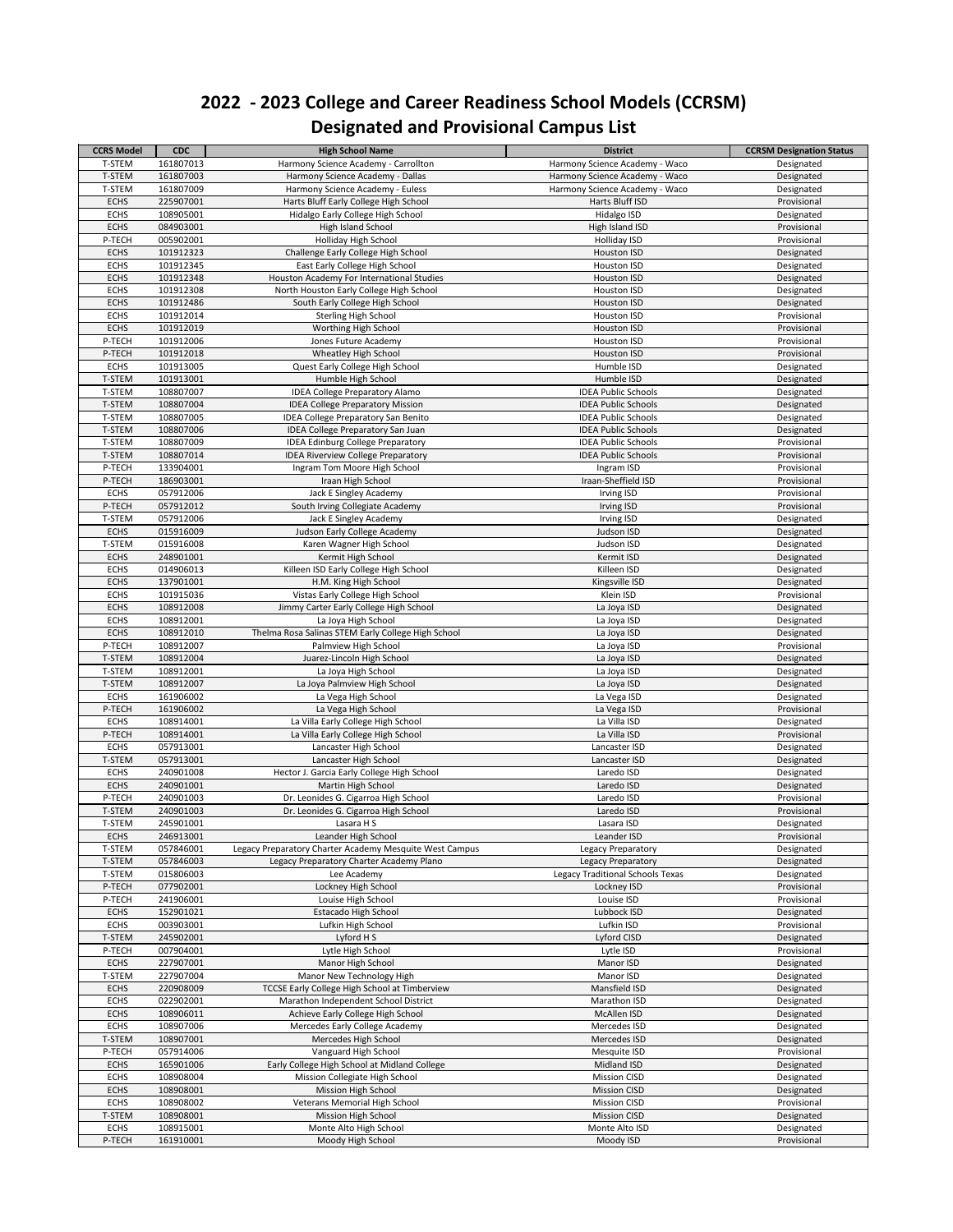| <b>CCRS Model</b>          | <b>CDC</b>             | <b>High School Name</b>                                                                       | <b>District</b>                            | <b>CCRSM Designation Status</b> |
|----------------------------|------------------------|-----------------------------------------------------------------------------------------------|--------------------------------------------|---------------------------------|
| <b>ECHS</b>                | 170908007              | Infinity Early College High School                                                            | New Caney ISD                              | Designated                      |
| <b>ECHS</b>                | 015805001              | Frank L. Madla Early College High School                                                      | New Frontiers Public Schools Inc.          | Designated                      |
| <b>ECHS</b>                | 015805002              | Imelda Davis Early College High School                                                        | New Frontiers Public Schools Inc.          | Provisional                     |
| <b>ECHS</b>                | 061911010              | James M Steele High School                                                                    | Northwest ISD                              | Provisional                     |
| P-TECH                     | 153903001              | O'Donnell School                                                                              | O'Donnell ISD                              | Provisional                     |
| <b>ECHS</b>                | 183801003              | Panola Early College High School                                                              | Panola Charter School                      | Designated                      |
| <b>ECHS</b>                | 183801002              | Texas Early College High School                                                               | Panola Charter School                      | Designated                      |
| <b>ECHS</b>                | 101917004              | Dobie High School                                                                             | Pasadena ISD                               | Designated                      |
| <b>ECHS</b>                | 101917001              | Pasadena High School                                                                          | Pasadena ISD                               | Designated                      |
| <b>ECHS</b>                | 101917013              | Pasadena Memorial High School                                                                 | Pasadena ISD                               | Designated                      |
| <b>ECHS</b>                | 101917002              | Sam Rayburn High School                                                                       | Pasadena ISD                               | Designated                      |
| <b>ECHS</b>                | 101917003              | South Houston High School                                                                     | Pasadena ISD                               | Designated                      |
| P-TECH                     | 227904003              | John B Connally High School                                                                   | Pflugerville ISD                           | Provisional                     |
| P-TECH                     | 227904005              | Weiss High School                                                                             | Pflugerville ISD                           | Provisional                     |
| <b>ECHS</b>                | 108909001              | PSJA Early College High School                                                                | Pharr-San Juan-Alamo ISD                   | Designated                      |
| <b>ECHS</b>                | 108909002              | PSJA Memorial Early College High School                                                       | Pharr-San Juan-Alamo ISD                   | Designated                      |
| <b>ECHS</b>                | 108909003              | PSJA North Early College High School                                                          | Pharr-San Juan-Alamo ISD                   | Designated                      |
| <b>ECHS</b>                | 108909007              | PSJA Southwest Early College High School                                                      | Pharr-San Juan-Alamo ISD                   | Designated                      |
| <b>ECHS</b>                | 108909009              | PSJA Thomas Jefferson T-STEM Early College High School                                        | Pharr-San Juan-Alamo ISD                   | Designated                      |
| P-TECH                     | 108909006              | Elvis J. Ballew High School                                                                   | Pharr-San Juan-Alamo ISD                   | Provisional                     |
| P-TECH                     | 108909005              | PSJA Sonia M. Sotomayor High School                                                           | Pharr-San Juan-Alamo ISD                   | Provisional                     |
| <b>ECHS</b>                | 003801001              | Pineywoods Community Academy High School                                                      | Pineywoods Community Academy               | Designated                      |
| P-TECH                     | 057850003              | Pioneer Technology (PTAA) Fate                                                                | Pioneer Technology & Arts Academy          | Provisional                     |
| P-TECH                     | 057850002              | Pioneer Technology (PTAA) Greenville                                                          | Pioneer Technology & Arts Academy          | Provisional                     |
| P-TECH                     | 057850001              | Pioneer Technology (PTAA) Mesquite                                                            | Pioneer Technology & Arts Academy          | Provisional                     |
| <b>ECHS</b>                | 095905001              | Plainview High School                                                                         | Plainview ISD                              | Provisional                     |
| <b>ECHS</b>                | 123907009              | <b>Memorial High School</b>                                                                   | Port Arthur ISD                            | Designated                      |
| <b>ECHS</b>                | 007906001              | Poteet High School                                                                            | Poteet ISD                                 | Provisional                     |
| <b>ECHS</b>                | 125905001              | Premont Collegiate High School                                                                | Premont ISD                                | Designated                      |
| <b>ECHS</b>                | 189902001              | Presidio High School                                                                          | Presidio ISD                               | Designated                      |
| <b>ECHS</b>                | 108910001              | Progreso High School                                                                          | Progreso ISD                               | Designated                      |
| P-TECH                     | 161802001              | Paul and Jane Meyer Public High School                                                        | Rapoport Academy Public School             | Provisional                     |
| P-TECH                     | 101806001              | Houston T-STEM and Early College High School                                                  | Raul Yzaguirre Schools For Success         | Provisional                     |
| P-TECH                     | 245903001              | Raymondville High School                                                                      | Raymondville ISD                           | Provisional                     |
| P-TECH                     | 057916002              | Lake Highlands High School                                                                    | Richardson ISD                             | Provisional                     |
| P-TECH                     | 057916004              | Pearce High School                                                                            | Richardson ISD                             | Provisional                     |
| P-TECH                     | 057916003              | Richardson High School                                                                        | Richardson ISD                             | Provisional                     |
| T-STEM                     | 057916005              | Berkner High School                                                                           | Richardson ISD                             | Designated                      |
| <b>ECHS</b>                | 214901005              | Preparatory For Early College High School                                                     | Rio Grande City CISD                       | Designated                      |
| P-TECH                     | 031911001              | Rio Hondo High School                                                                         | Rio Hondo ISD                              | Provisional                     |
| <b>ECHS</b>                | 137903001              | Kaufer High School                                                                            | Riviera ISD                                | Designated                      |
| <b>ECHS</b>                | 178909001              | Robstown Early College High School                                                            | Robstown ISD                               | Designated                      |
| P-TECH                     | 177901001              | Roscoe Collegiate High School                                                                 | Roscoe Collegiate ISD                      | Provisional                     |
| P-TECH                     | 073905001              | Rosebud-Lott ISD                                                                              | Rosebud-Lott ISD                           | Provisional                     |
| P-TECH                     | 076904001              | Rotan High School                                                                             | Rotan ISD                                  | Provisional                     |
| <b>ECHS</b>                | 246909015              | RRISD Early College High School                                                               | Round Rock ISD                             | Designated                      |
| <b>ECHS</b>                | 237905002              | Royal High School                                                                             | Royal ISD                                  | Designated                      |
| P-TECH                     | 199902002              | Royce City High School                                                                        | Royce City ISD                             | Provisional                     |
| <b>ECHS</b>                | 015907001              | Brackenridge High School                                                                      | San Antonio ISD                            | Designated                      |
| <b>ECHS</b><br><b>ECHS</b> | 015907025<br>015907022 | St. Philip's College Early College High School with SAISD<br>Travis Early College High School | San Antonio ISD<br>San Antonio ISD         | Designated<br>Designated        |
| P-TECH                     | 015907003              |                                                                                               | San Antonio ISD                            | Provisional                     |
|                            |                        | Edison High School                                                                            |                                            |                                 |
| P-TECH<br>P-TECH           | 015907004<br>015907005 | Fox Technical High School<br>Highlands High School                                            | San Antonio ISD<br>San Antonio ISD         | Provisional<br>Provisional      |
| P-TECH                     | 015907006              | Houston High School                                                                           | San Antonio ISD                            | Provisional                     |
| P-TECH                     | 015907008              | Lanier High School                                                                            | San Antonio ISD                            | Provisional                     |
| <b>ECHS</b>                | 066902001              | San Diego High School                                                                         | San Diego ISD                              | Designated                      |
| <b>ECHS</b>                | 071904001              | San Elizario High School                                                                      | San Elizario ISD                           | Provisional                     |
| <b>ECHS</b>                | 233901005              | Del Rio Early College High School                                                             | San Felipe-Del Rio CISD                    | Designated                      |
| P-TECH                     | 233901001              | Del Rio High School                                                                           | San Felipe-Del Rio CISD                    | Provisional                     |
| <b>ECHS</b>                | 105902001              | San Marcos High School                                                                        | San Marcos CISD                            | Provisional                     |
| P-TECH                     | 206901001              | San Saba High School                                                                          | San Saba ISD                               | Provisional                     |
| P-TECH                     | 137904001              | Santa Gertrudis Academy High School                                                           | Santa Gertrudis ISD                        | Provisional                     |
| <b>ECHS</b>                | 031914001              | Santa Rosa High School                                                                        | Santa Rosa ISD                             | Provisional                     |
| T-STEM                     | 015827001              | School Of Science And Technology                                                              | School of Science and Technology           | Designated                      |
| T-STEM                     | 015831002              | School Of Science And Technology Corpus Christi                                               | School of Science and Technology Discovery | Designated                      |
| <b>ECHS</b>                | 094901001              | Seguin High School                                                                            | Seguin ISD                                 | Designated                      |
| <b>ECHS</b>                | 108911008              | Sharyland Advanced Academic Academy                                                           | Sharyland ISD                              | Designated                      |
| <b>ECHS</b>                | 101924001              | C.E. King High School                                                                         | Sheldon ISD                                | Designated                      |
| T-STEM                     | 101924001              | C.E. King High School                                                                         | Sheldon ISD                                | Provisional                     |
| <b>ECHS</b>                | 100904001              | Silsbee High School                                                                           | Silsbee ISD                                | Designated                      |
| T-STEM                     | 205906001              | Sinton High School                                                                            | Sinton ISD                                 | Designated                      |
| P-TECH                     | 208902001              | Snyder High School                                                                            | Snyder ISD                                 | Provisional                     |
| <b>ECHS</b>                | 071909004              | Americas High School                                                                          | Socorro ISD                                | Designated                      |
| <b>ECHS</b>                | 071909008              | Eastlake High School                                                                          | Socorro ISD                                | Provisional                     |
| <b>ECHS</b>                | 071909005              | El Dorado High School                                                                         | Socorro ISD                                | Provisional                     |
| <b>ECHS</b>                | 071909007              | Mission Early College High School                                                             | Socorro ISD                                | Designated                      |